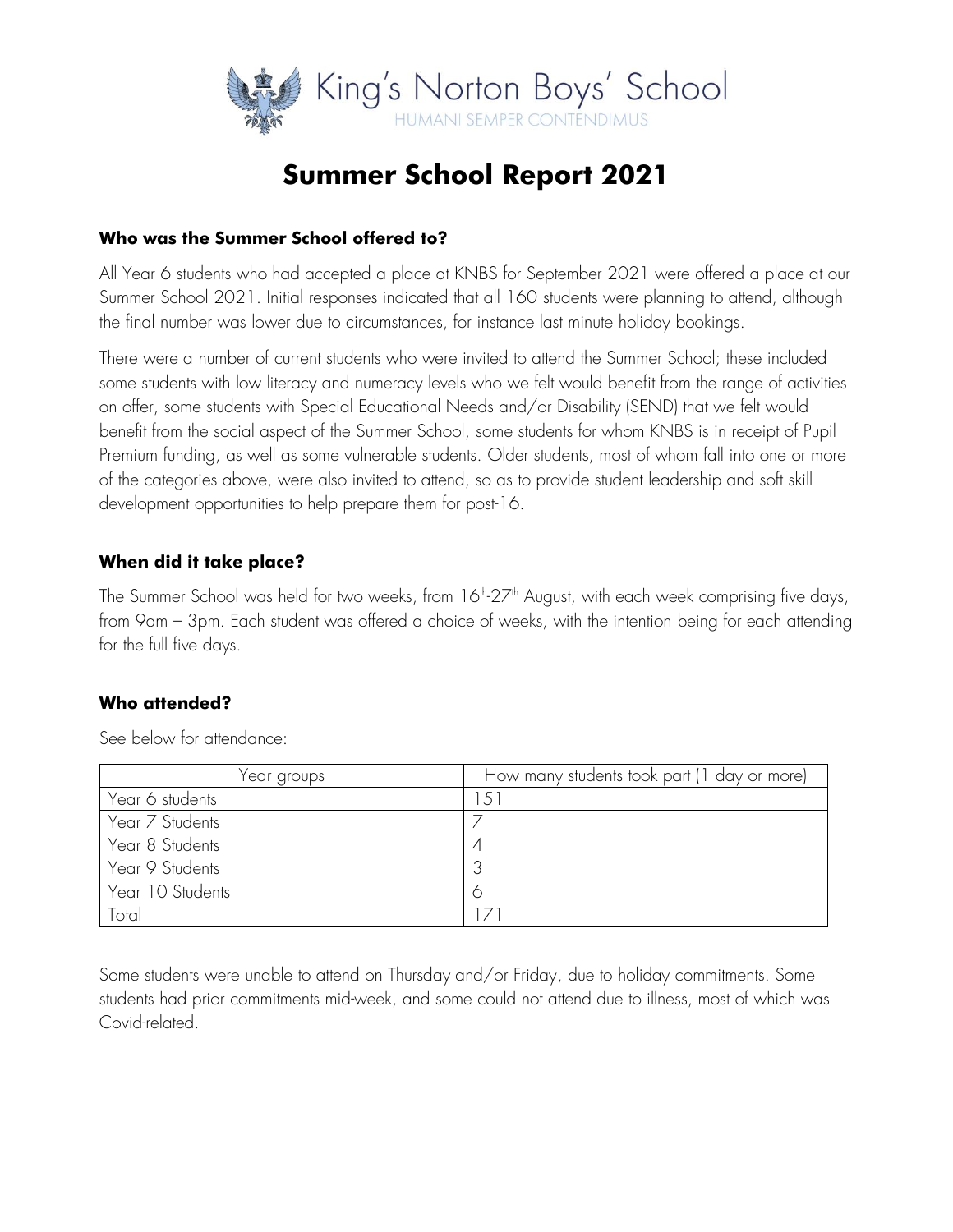

## **What food and drink was on offer to students?**

All students were offered food free of charge. Any dietary requirements were ascertained ahead of time to ensure that these were catered for. The menu was of a 'take-away' style, and included a drink (juice or water), yoghurt and fruit, as well as a daily 'special' main course. On Friday 27th, students were asked to l bring a packed lunch as there was essential maintenance work taking place in the kitchen area that prevented the preparation of food. Drinks, yoghurts and fruit were provided on this day. Students were encouraged to bring healthy snacks for break time across the week.

## **What was the rationale for the activities that were included in the Summer School?**

Our Summer School offer included both academic and enrichment activities. Each day, students would engage with a variety of both. The rationale for this was based upon the following:

- To prepare students for some of the routines that they should expect, including canteen
- To assist students in orientating themselves with the school site
- To minimise 'lost learning' by supporting literacy and numeracy
- To encourage the development of social skills and the making of new friends
- To introduce students to our Outdoor Education programme
- To introduce students to some of the new subjects that they would study.

## **What activities did students take part in?**

Students across both weeks took part in a variety of activities, some of which differed across the two weeks and some that took place in both. Those in bold took part in both weeks:

- Climbing on our outdoor climbing wall
- An introduction to journalling
- Disney character creation
- Playing the ukulele
- Team building
- Making clay monster pots
- 'Get to know me' activities
- Mental Health and Wellbeing
- Yoga
- Archery
- French/Spanish
- Biology investigation
- Art therapy
- Geography
- Cookery
- Drama
- Origami
- KNBS heritage exploration
- KNBS STRIVE values
- Creative writing

Students were encouraged to take part in all of the activities on offer. In addition to these activities, on the Friday of each week, students engaged in a range of whole group activities, which was then followed by a Celebration Event to which parents were invited. At this, students were given bespoke certificates, celebrating their successes across the week, and all were given a KNBS PE bag and pencil case.